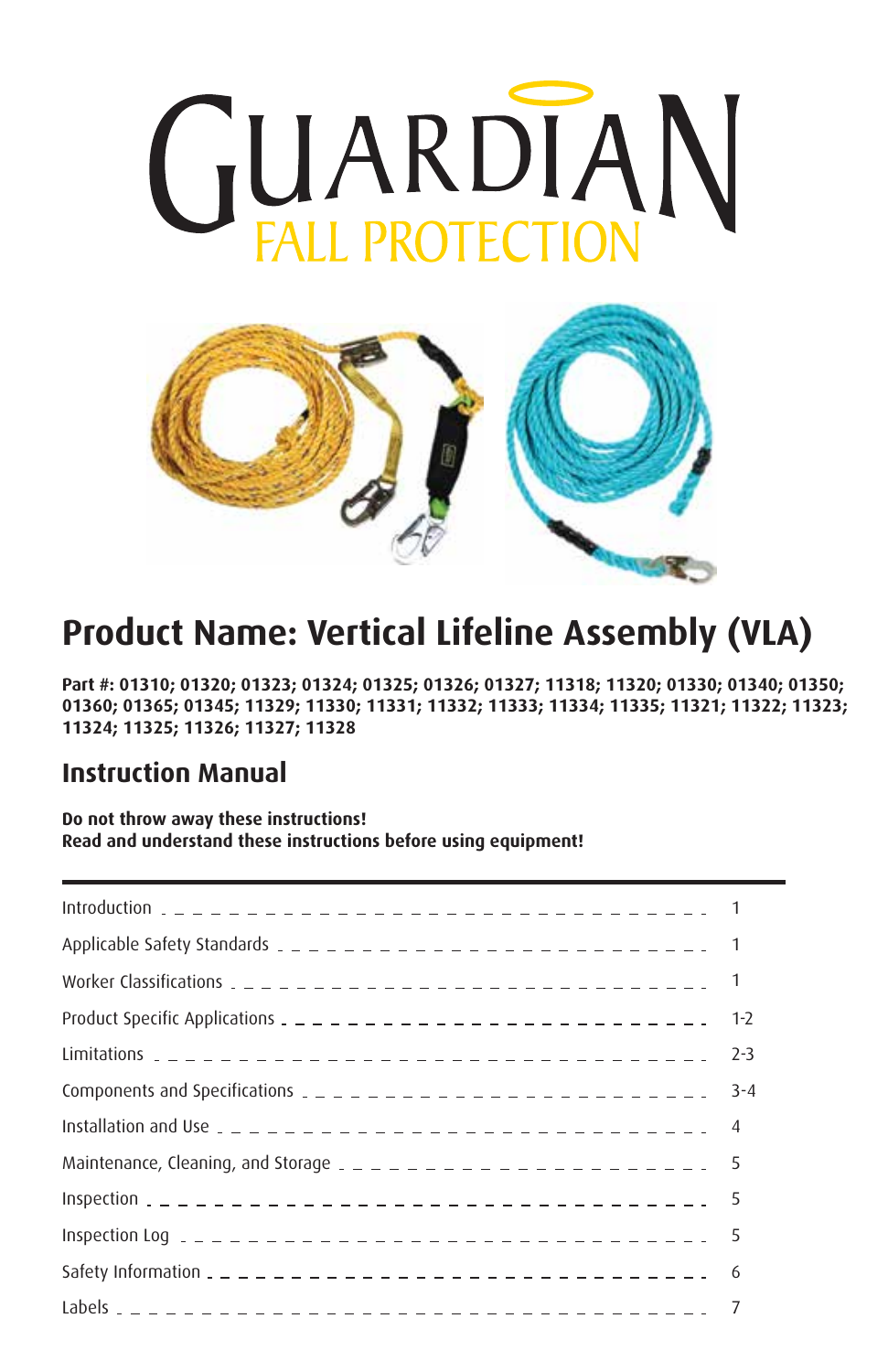

#### **Introduction**

Thank you for purchasing a Guardian Fall Protection VLA. This manual must be read and understood in its entirety, and used as part of an employee training program as required by OSHA or any applicable state agency.

This and any other included instructions must be made available to the user of the equipment. The user must understand how to safely and effectively use the VLA, and all fall safety equipment used in combination with the VLA.

| <b>User Information</b> |  |
|-------------------------|--|
| of First Use: _         |  |

Serial #:

Trainer:

User:

Date

# **Applicable Safety Standards**

When used according to instruction specifications, this product meets or exceeds all applicable OSHA 1926 Subpart M, OSHA 1910, ANSI Z359.1-2007, and ANSI A10.32-2012 standards for fall protection. Applicable standards and regulations depend on the type of work being done, and also might include state regulations if applicable. Consult regulatory agencies for more information on personal fall arrest systems and associated components.

#### **Worker Classifications**



**! CAUTION** Understand the following definitions of those who work near or who may be exposed to fall hazards.

**Qualified Person:** A person with an accredited degree or certification, and with extensive experience or sufficient professional standing, who is considered proficient in planning and reviewing the conformity of fall protection and rescue systems.

**Extramage of the proon and experienced person who is ASSIGNED BY THE EMPLOYER to be**<br>
for all elements of a fall safety program, including, but not limited to, its regulation, management,<br>
tivito stop work in order to eli **Competent Person:** A highly trained and experienced person who is ASSIGNED BY THE EMPLOYER to be responsible for all elements of a fall safety program, including, but not limited to, its regulation, management, and application. A person who is proficient in identifying existing and predictable fall hazards, and who has the authority to stop work in order to eliminate hazards.

**Authorized Person:** A person who is assigned by their employer to work around or be subject to potential or existing fall hazards.

**It is the responsibility of a Qualified or Competent person to supervise the job site and ensure all applicable safety regulations are complied with.**

#### **Product Specific Applications**

**! WARNING** Use of equipment in unintended applications may result in serious injury or death. Maximum 1 attachment per connection point.



**Personal Fall Arrest:** VLAs may be used in Personal Fall Arrest applications to support a MAXIMUM 1 Personal Fall Arrest System (PFAS). Structure must withstand loads applied in the directions permitted by the system of at least 5,000 lbs. Maximum free fall is 6'. MAXIMUM combined length of fall arrester, lanyard extension, and D-ring is 36". Applicable D-ring: Dorsal.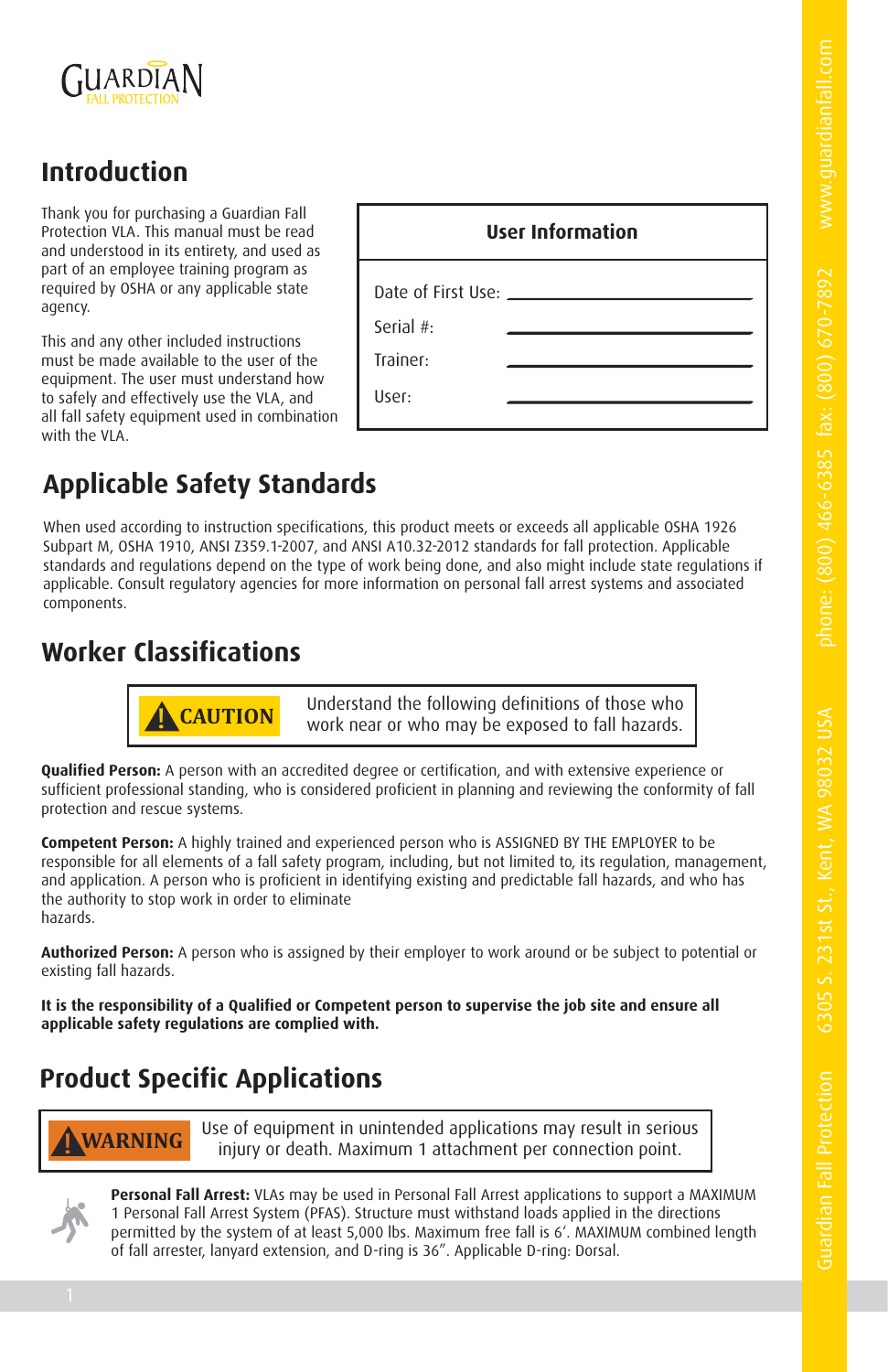



**Restraint:** VLAs may be used in Restraint applications. Restraint systems prevent workers from reaching the leading edge of a fall hazard. Always account for fully deployed length of lanyard/VLA. Structure must withstand loads applied in the directions permitted by the system of at least 1,000 lbs. No vertical free fall is permitted. Restraint systems may only be used on surfaces with slopes up to 4/12 (vertical/horizontal). Applicable D-rings: Dorsal, Chest, Side, Shoulder.

> **For all applications: worker weight capacity range (including all clothing, tools, and equipment) is 130-310 lbs.**

#### **Limitations**

**Fall Clearance:** There must be sufficient clearance below the anchorage connector to arrest a fall before the user strikes the ground or an obstruction. When calculating fall clearance, account for a MINIMUM 3' safety factor, deceleration distance, user height, length of lanyard/SRL, and all other applicable factors.

#### **Diagram shown is an example fall clearance calculation ONLY.**

**Swing Falls:** Prior to installation or use, make considerations for eliminating or minimizing all swing fall hazards. Swing falls occur when the anchor is not directly above the location where a fall occurs. Always work as close to in line with the anchor point as possible. Swing falls significantly increase the likelihood of serious injury or death in the event of a fall.

**Compatibility:** When making connections with VLA, eliminate all possibility of roll-out. Roll-out occurs when interference between a hook and the attachment point causes the hook gate to unintentionally open and release. All connections must be selected and deemed compatible with VLA by a Competent Person. All connector gates must be self-closing and self-locking, and withstand minimum loads of 3,600 lbs. See the following for examples of compatible/incompatible connections:

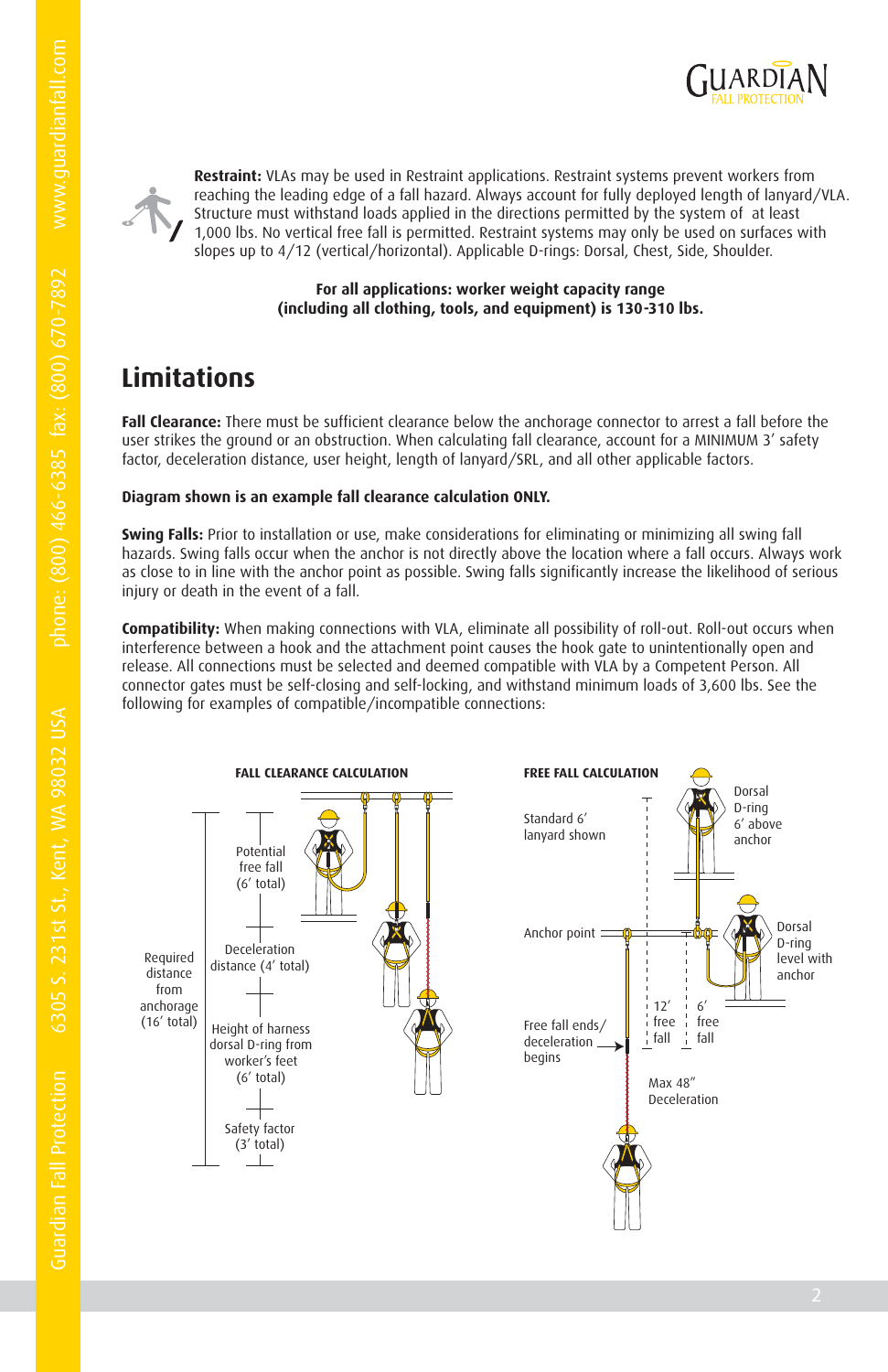

Connector closed and locked to D-ring. **OK.**

Two or more snap hooks or carabiners connected to each other. **NO.**

Two connectors to same D-ring. **NO.**

Incompatible or irregular application, which may increase risk of roll-out. **NO.**



## **Components and Specifications**

Materials: steel, polyester or nylon, and steel polyolefin components. Lifeline diameter: 5/8". Average arrest force: 900 lbs. Maximum arrest force: 1,800 lbs. Maximum elongation: 48". Rope Lifeline

Fall Arrester and Extension Lanyard (Rope Grab)

Shock Pack

| Part # | Length | <b>Description</b>                                                                            |
|--------|--------|-----------------------------------------------------------------------------------------------|
| 01310  | 25'    | Vertical Lifeline Assembly w/Shock Absorber, Positioning Device, & 18" Lanyard Extension      |
| 01320  | 50'    | Vertical Lifeline Assembly w/Shock Absorber, Positioning Device, & 18" Lanyard Extension      |
| 01323  | 75'    | Vertical Lifeline Assembly w/Shock Absorber, Positioning Device, & 18" Lanyard Extension      |
| 01324  | 100'   | Vertical Lifeline Assembly w/Shock Absorber, Positioning Device, & 18" Lanyard Extension      |
| 01325  | 130'   | Vertical Lifeline Assembly w/Shock Absorber, Positioning Device, & 18" Lanyard Extension      |
| 01326  | 150'   | Vertical Lifeline Assembly w/Shock Absorber, Positioning Device, & 18" Lanyard Extension      |
| 01327  | 200'   | Vertical Lifeline Assembly w/Shock Absorber, Positioning Device, & 18" Lanyard Extension      |
| 11318  | 30'    | No Tangle VLA w/Swivel Snap Hook, Shock Absorber, Positioning Device, & 18" Lanyard Extension |
| 11320  | 50'    | No Tangle VLA w/Swivel Snap Hook, Shock Absorber, Positioning Device, & 18" Lanyard Extension |
| 11329  | 25'    | Polydac Rope w/Snap Hook End                                                                  |
| 11330  | 30'    | Polydac Rope w/Snap Hook End                                                                  |
| 11331  | 50'    | Polydac Rope w/Snap Hook End                                                                  |
| 11332  | 75'    | Polydac Rope w/Snap Hook End                                                                  |
| 11333  | 100'   | Polydac Rope w/Snap Hook End                                                                  |
| 11334  | 150'   | Polydac Rope w/Snap Hook End                                                                  |

Snap Hooks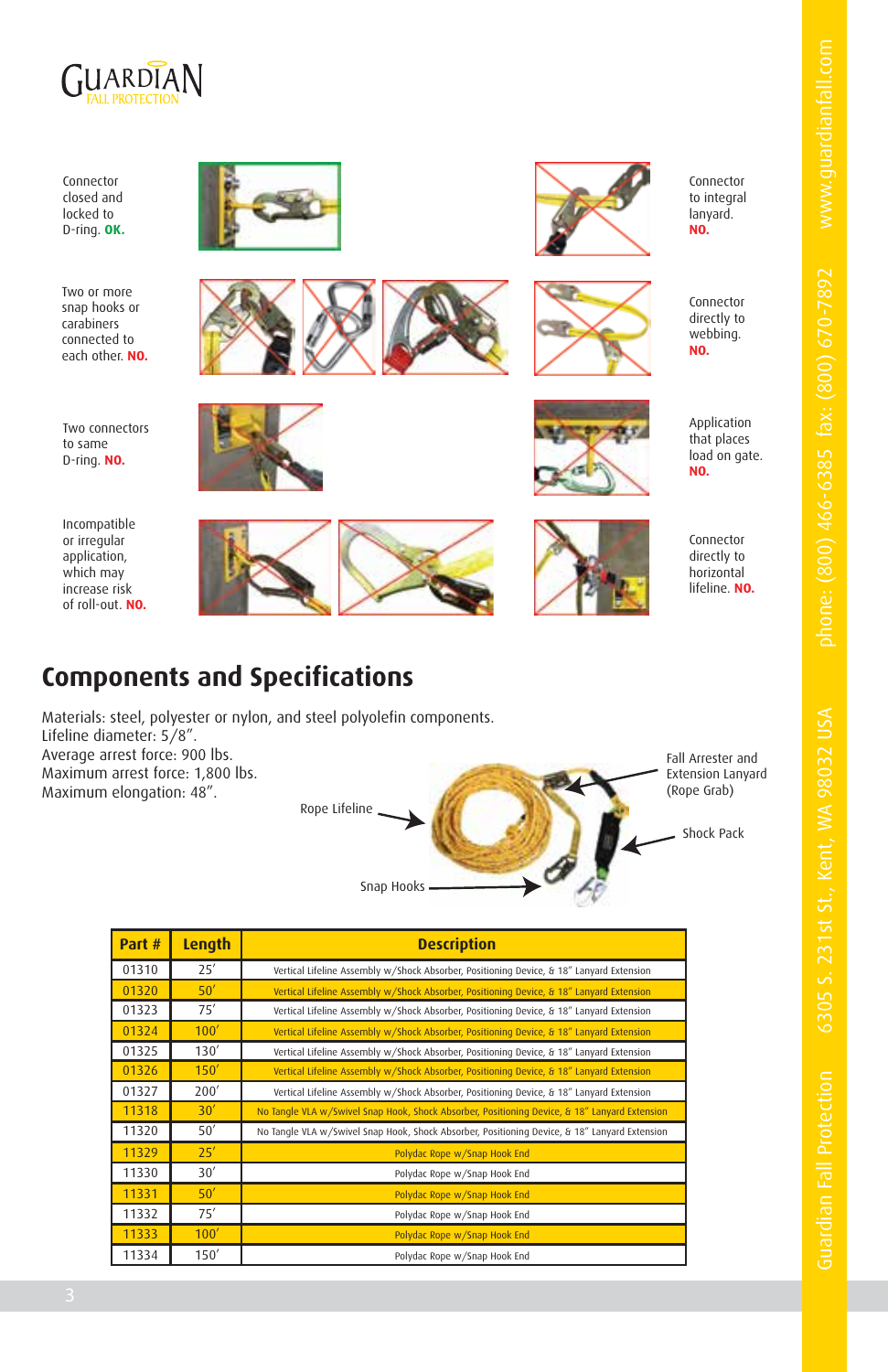

| Part # | <b>Length</b> | <b>Description</b>                                                                   |
|--------|---------------|--------------------------------------------------------------------------------------|
| 11335  | 200'          | Polydac Rope w/Snap Hook End                                                         |
| 11321  | 25'           | VLA w/3 Strand Polydac Rope, Shock Pack, Positioning Device, & 18" Lanyard Extension |
| 11322  | 30'           | VLA w/3 Strand Polydac Rope, Shock Pack, Positioning Device, & 18" Lanyard Extension |
| 11323  | 50'           | VLA w/3 Strand Polydac Rope, Shock Pack, Positioning Device, & 18" Lanyard Extension |
| 11324  | 75'           | VLA w/3 Strand Polydac Rope, Shock Pack, Positioning Device, & 18" Lanyard Extension |
| 11325  | 100'          | VLA w/3 Strand Polydac Rope, Shock Pack, Positioning Device, & 18" Lanyard Extension |
| 11326  | 130'          | VLA w/3 Strand Polydac Rope, Shock Pack, Positioning Device, & 18" Lanyard Extension |
| 11327  | 150'          | VLA w/3 Strand Polydac Rope, Shock Pack, Positioning Device, & 18" Lanyard Extension |
| 11328  | 200'          | VLA w/3 Strand Polydac Rope, Shock Pack, Positioning Device, & 18" Lanyard Extension |
| 01330  | 25'           | Standard 5/8" Rope w/Snap Hook End                                                   |
| 01340  | 50'           | Standard 5/8" Rope w/Snap Hook End                                                   |
| 01350  | 75'           | Standard 5/8" Rope w/Snap Hook End                                                   |
| 01360  | 100'          | Standard 5/8" Rope w/Snap Hook End                                                   |
| 01365  | 150'          | Standard 5/8" Rope w/Snap Hook End                                                   |
| 01345  | 200'          | Standard 5/8" Rope w/Snap Hook End                                                   |

#### **Installation and Use**

**WARNING** Done connection per VLA.<br>NEVER attempt to remove components from VLA.

1. Eliminate all risk of lower end termination. Either ensure VLA will prevent user from striking next lower level and that there is always adequate fall clearance, or that VLA will not reach the leading edge of any fall hazard when used at its full length. NEVER tie knots in lifeline, except at extreme bottom of lifeline in order to prevent Fall Arrester from detaching.

- 2. Eliminate or minimize all risk of swing fall.
- 3. If VLA has integral Shock Pack, attach Shock Pack end to compatible anchorage connector.
- 4. Attach Fall Arrester and Extension Lanyard to applicable harness D-ring.

5. To move along lifeline, compress and hold Fall Arrester handle. ALWAYS adjust Fall Arrester to reduce slack in the system as much as possible. When attached to Fall Arrester and moving along work surface, ALWAYS do so by moving Fall Arrester along rope, and NEVER by moving only the rope itself. For example, if moving from a roof edge to the roof peak, engage handle of Fall Arrester and move it up the VLA while walking to peak. DO NOT move up to roof peak by moving VLA and keeping Fall Arrester stationary; doing so can create free fall in excess of levels permitted by system.

6. To restrict Fall Arrester movement along lifeline, release Fall Arrester handle.

7. NEVER grab the Fall Arrester in the event of a fall; doing so may cause the unit to accidentally disengage and slip along the rope.

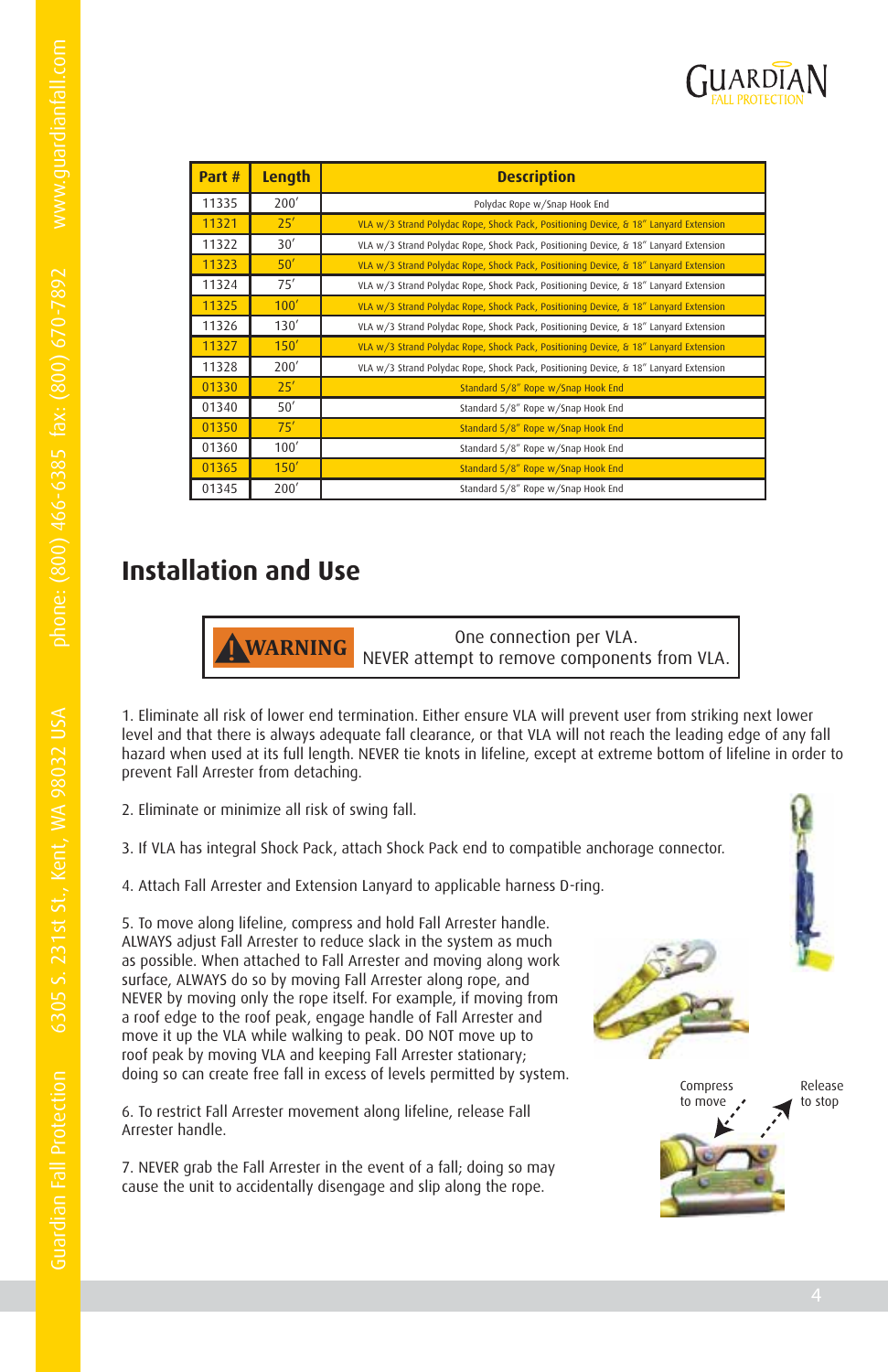

## **Maintenance, Cleaning, and Storage**

If VLA fails inspection in any way, immediately remove it from service, and contact Guardian to inquire about its return or repair.

Cleaning after use is important for maintaining the safety and longevity of VLAs. Remove all dirt, corrosives, and contaminants from VLAs before and after each use. If a VLA cannot be cleaned with plain water, use mild soap and water, then rinse and wipe dry. NEVER clean VLAs with corrosive substances.

When not in use, store equipment where it will not be affected by heat, light, excessive moisture, chemicals, or other degrading elements.

#### **Inspection**

Prior to EACH use, inspect VLA for deficiencies, including, but not limited to, corrosion, deformation, pits, burrs, rough surfaces, sharp edges, cracking, rust, paint buildup, excessive heating, alteration, broken stitching, fraying, bird-caging, and missing or illegible labels. IMMEDIATELY remove VLA from service if defects or damage are found, or if exposed to forces of fall arrest.

Ensure that applicable work area is free of all damage, including, but not limited to, debris, rot, rust, decay, cracking, and hazardous materials. Ensure that selected work area will support the application-specific minimum loads set forth in this instruction manual. Work area MUST be stable.

At least every 6 months, a Competent Person other than the user must inspect VLAs. **Competent Person inspections MUST be recorded in inspection log in instruction manual and on equipment inspection grid label. The Competent Person must sign their initials in the box corresponding to the month and year the inspection took place.**

During inspection, consider all applications and hazards VLAs have been subjected to.

#### **Inspection Log**

Date of First Use:

**Product lifetime is indefinite as long as it passes pre-use and Competent Person inspections. User must inspect prior to EACH use. Competent Person other than user must complete formal inspection at least every 6 months. Competent Person to inspect and initial.**

**This inspection log must be specific to one VLA. Separate inspection logs must be used for each VLA. All inspection records must be made visible and available to all users at all times.**

|           |    |   | . Competent Person to inspect and initial.                       |   |   |    |    |   |   |   |   | is indefinite as long as it passes pre-use and Competent Person inspections. User must :<br>EACH use. Competent Person other than user must complete formal inspection at least |
|-----------|----|---|------------------------------------------------------------------|---|---|----|----|---|---|---|---|---------------------------------------------------------------------------------------------------------------------------------------------------------------------------------|
|           |    |   | ds must be made visible and available to all users at all times. |   |   |    |    |   |   |   |   | log must be specific to one VLA. Separate inspection logs must be used for each VLA. All                                                                                        |
|           | J. | F | M                                                                | A | M | J. | J. | A | S | O | D |                                                                                                                                                                                 |
| YR.       |    |   |                                                                  |   |   |    |    |   |   |   |   |                                                                                                                                                                                 |
|           |    |   |                                                                  |   |   |    |    |   |   |   |   |                                                                                                                                                                                 |
| <b>YR</b> |    |   |                                                                  |   |   |    |    |   |   |   |   |                                                                                                                                                                                 |
| <b>YR</b> |    |   |                                                                  |   |   |    |    |   |   |   |   |                                                                                                                                                                                 |
| <b>YR</b> |    |   |                                                                  |   |   |    |    |   |   |   |   |                                                                                                                                                                                 |
| <b>YR</b> |    |   |                                                                  |   |   |    |    |   |   |   |   |                                                                                                                                                                                 |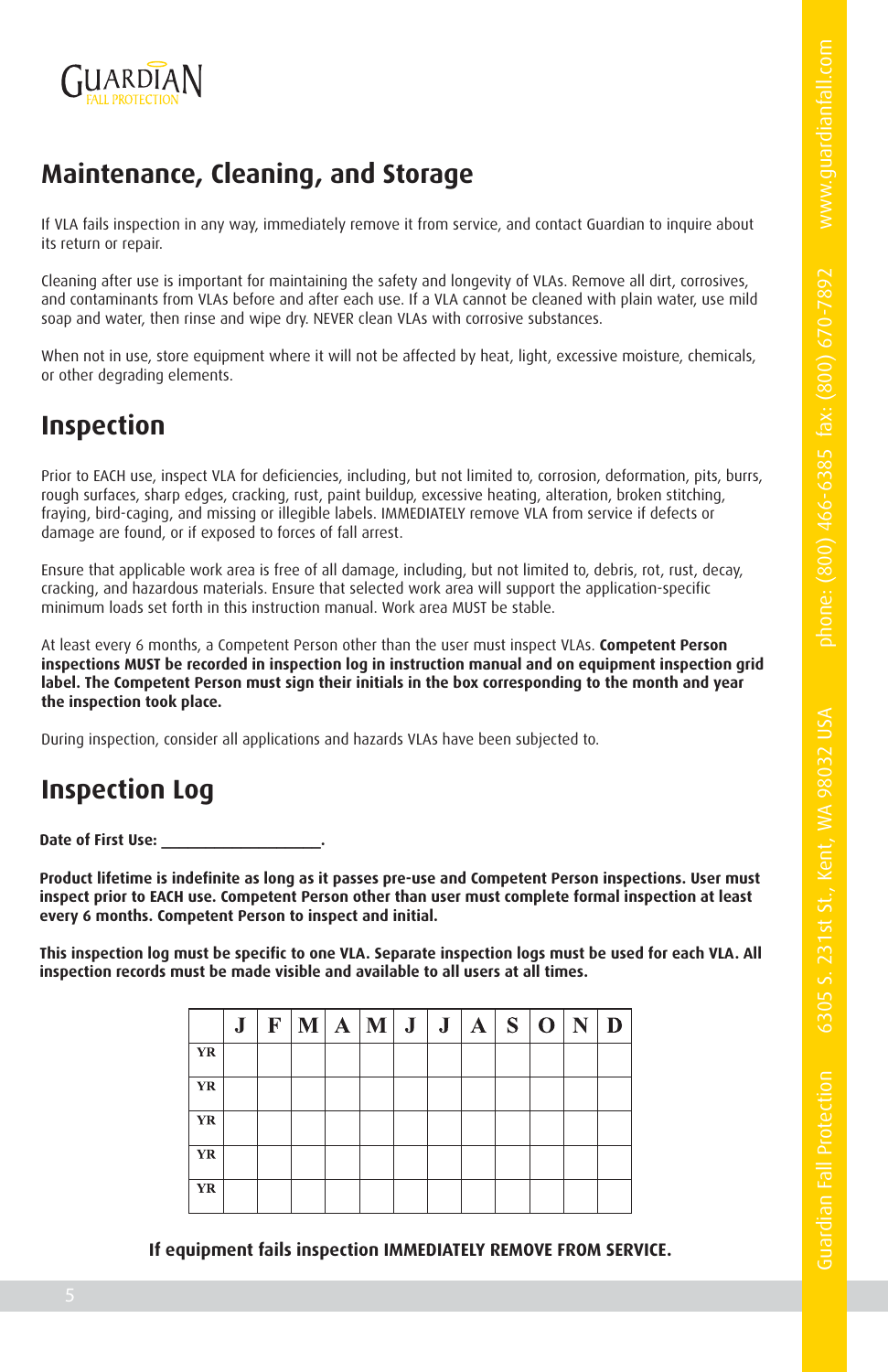

#### **Safety Information**



Failure to understand and comply with safety regulations may result in serious injury or death. Regulations included herein are not all-inclusive, are for reference only, and are not intended to replace a Competent Person's judgment or knowledge of federal or state standards.

Do not alter equipment. Do not misuse equipment.

Workplace conditions, including, but not limited to, flame, corrosive chemicals, electrical shock, sharp objects, machinery, abrasive substances, weather conditions, and uneven surfaces, must be assessed by a Competent Person before fall protection equipment is selected.

The analysis of the workplace must anticipate where workers will be performing their duties, the routes they will take to reach their work, and the potential and existing fall hazards they may be exposed to. Fall protection equipment must be chosen by a Competent Person. Selections must account for all potential hazardous workplace conditions. All fall protection equipment should be purchased new and in an unused condition.

Fall protection systems must be selected and installed under the supervision of a Competent Person, and used in a compliant manner. Fall protection systems must be designed in a manner compliant with all federal, state, and safety regulations. Forces applied to anchors must be calculated by a Competent Person.

Harnesses and connectors selected must be compliant with manufacturer's instructions, and must be of compatible size and configuration. Snap hooks, carabiners, and other connectors must be selected and applied in a compatible fashion. All risk of disengagement must be eliminated. All snap hooks and carabiners must be self-locking and self-closing, and must never be connected to each other.

A pre-planned rescue procedure in the case of a fall is required. The rescue plan must be project-specific. The rescue plan must allow for employees to rescue themselves, or provide an alternative means for their prompt rescue. Store rescue equipment in an easily accessible and clearly marked area.

Training of Authorized Persons to correctly erect, disassemble, inspect, maintain, store, and use equipment must be provided by a Competent Person. Training must include the ability to recognize fall hazards, minimize the likelihood of fall hazards, and the correct use of personal fall arrest systems.

NEVER use fall protection equipment of any kind to hang, lift, support, or hoist tools or equipment, unless explicitly certified for such use.

Equipment subjected to forces of fall arrest must immediately be removed from use.

Age, fitness, and health conditions can seriously affect the worker should a fall occur. Consult a doctor if there is any reason to doubt a user's ability to withstand and safely absorb fall arrest forces or perform set-up of equipment. Pregnant women and minors must not use this equipment.

Physical harm may still occur even if fall safety equipment functions correctly. Sustained post-fall suspension may result in serious injury or death. Use trauma relief straps to reduce the effects of suspension trauma.